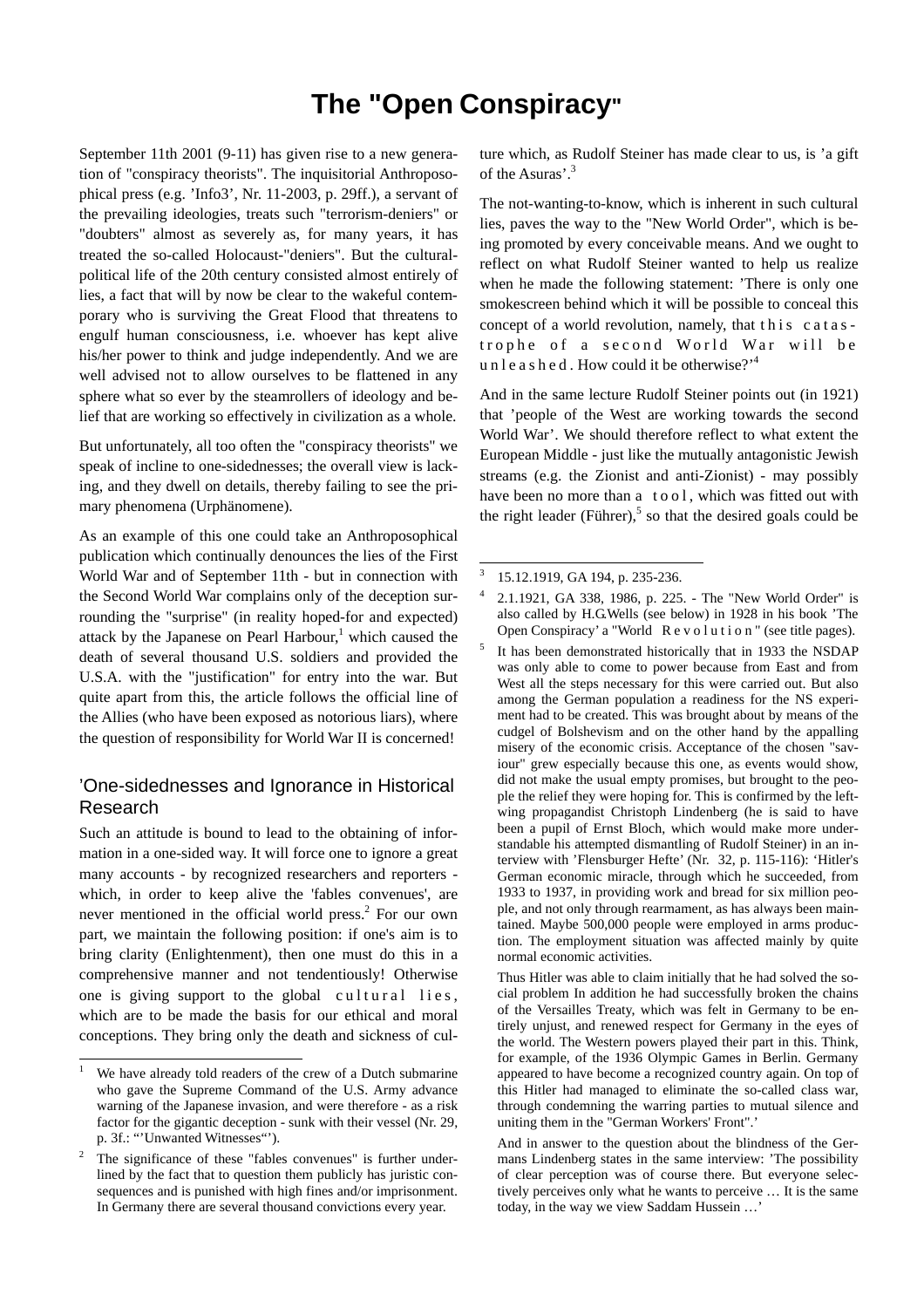attained.<sup>6</sup> If we wish to look at the history of mankind symptomatologically, we have no choice but to include in our considerations points of view that may seem uncomfortable.

## Utopianist Faction or Conspiracy Practitioners

But the (Anglo-American atheistic) powers behind the scenes do not only act covertly. They declare publicly the ideologies which are to lead us to the downfall of culture and civilization; in part disguised as "Utopias". Thus we are not dependent on "conspiracy theorists", because the "conspiracy practitioners" tell us enough themselves. In recent times one could name, for example, Georgetown Professor Carroll Quigley, $7$  who rose to belated fame, after Bill Clinton's election, as 'the President's teacher'.<sup>8</sup> Or, 100 years ago, the "Utopia" of K. S. Mereshkovsky,  $9$  which has now been realized to such an extent that one should look upon it as an instruction manual (for the Jesuits, as Mereshkovsky himself says in his book). Fundamentally speaking, "Utopias" of this kind are meant to prepare us for the programmes that have been planned, and which run counter to legitimate spiritual evolution (and to our healthy instinct).

#### Marxism and Fabianism

Inspired by the maxims of Adam Spartacus Weishaupt, there arose (also in Middle Europe) the theories of Karl Marx. As a social-political religion they have meanwhile conquered the world - acceptance of them was taken care of by the world press, and they were installed politically by means of intrigues and revolutions.'

Marxism was given a "differentiated" form in England itself (around 1880) by the Fabian Society, the inventors of "social democracy". The political wolves in sheep's clothing. Their task is to instigate the creeping revolution, through which they aim systematically to destroy the social and cultural order world-wide. Social democracy is the most brilliant and the most destructive political deception.

## The Coefficients

The founders and first representatives of the Fabian Society also belonged to an "Elite Club" of 14 members, whose little-known name was the "Coefficients".10 The point of orientation was provided by Cecil Rhodes' testament, the executor of which was Lord Alfred Milner, the first administrator of the Cecil Rhodes Trust. Members were leading politicians such as Richard B. Haldane, Lord Robert Cecil and Lord Edward Grey, also Sidney Webb (Founder Member of the "Fabian Society"), W. S. Hewins and W. P. Reeves (both of them directors of the London School of Economics [LSE] founded by the Fabians').<sup>11</sup> "H. G. Wells (1866-1946) and Bertrand Russell (1872-1970) wrote down the ideas that had been hatched in this circle. In 1928 Wells published "The Open Conspiracy". Russell reveals to us the spirit of these circles particularly in "The Impact of Science on Society" (1952). These writings make the utterances of those in power in the Anglo-American world understandable: they are the executors of these programmes.

#### H. G. Wells' "Pax Mundi"

In "The Open Conspiracy" Wells expresses the following opinion: 'The World State [must] have its own scientific methods of prevention, so long as there are still people on our planet who run around with banners, uniforms and weapons, ready, in the name of the national good, to do violence to their neighbours and obstruct the free exchange of commodities… There is no clear reason why the "Open Conspiracy", which rests on the principle of the rejection of nationalism of any kind, should show mercy to harmful and stubborn States just because they want to keep alive the principle of nationalism on their spot of earth. The Atlantic states have it in their power to spread peace over the whole world, and to guarantee freedom of movement from one end of the earth to the other' (see p. 220-221). And Wells enumerates six points as a summary of his "endeavours":

'1. We stand unshakably by the conviction that any existing government, and our acceptance of it, has a provisional character only.

2. We are resolved to suppress to an absolute minimum, with all means at our disposal, the conflicts between these governments, their misuse of people and property for military

l 6 Many of the goals indicated on the maps pointed out by Rudolf Steiner could only be realized through the Second World War.

<sup>7</sup> Author of 'The Anglo-American Establishment', New York 1981, 'Tragedy and Hope', London/New York 1966, 1300 pages. Quigley writes in 'Tragedy and Hope' e.g. the following: 'I know of the operations of this network because I have studied it for over twenty years and, for two years in the early sixties, I was permitted to look through its secret papers and notes…' (Foreword) ' … At the end of the 1914 war it became clear that the organization of this system (the Round Table Group) would need to be extended very considerably. Again this difficult task was entrusted to Lionel Curtis, who founded front organizations of the Round Table Group in England and all the Colonies. This front organization was named the Royal Institute of International Affairs [RIIA]. The central organization in every sphere was the Round Table Group. In New York the front organization was known as the Council on Foreign Relations [CFR] and, in connection with the very small American Round Table Group, was behind J. P. Morgan & Co. The American organizers were dominated by the large number of Morgan experts who went to the Paris Peace Conference and made contact with the similar group of English "experts" who were recruited from the Milner Group. The plans of the RIIA and the CFR were drawn up in Paris …' (p. 951-952).

<sup>8</sup> 'Das Goetheanum', 17.1.1993, p. 19-21. The then U.S. President Bill Clinton referred to Prof. Quigley as 'the father of his political ambitions'!

<sup>9</sup> Berlin 1903. New edition in our "Historical Symptomatology" series: 'The Earthly Paradise or a Midwinter Night's Dream - A Fairy Tale from the 27th Century'. With a Foreword by G. A. Bondarev (Basel 1997).

<sup>10</sup> 'Neue Solidarität', 13.3.2002: 'The Open Conspiracy - H. G. Wells and the Conflict of Civilizations'.

<sup>&</sup>lt;sup>11</sup> Sir Karl Raimund Popper, guiding star of George Soros, taught here his doctrine of the "Open Society".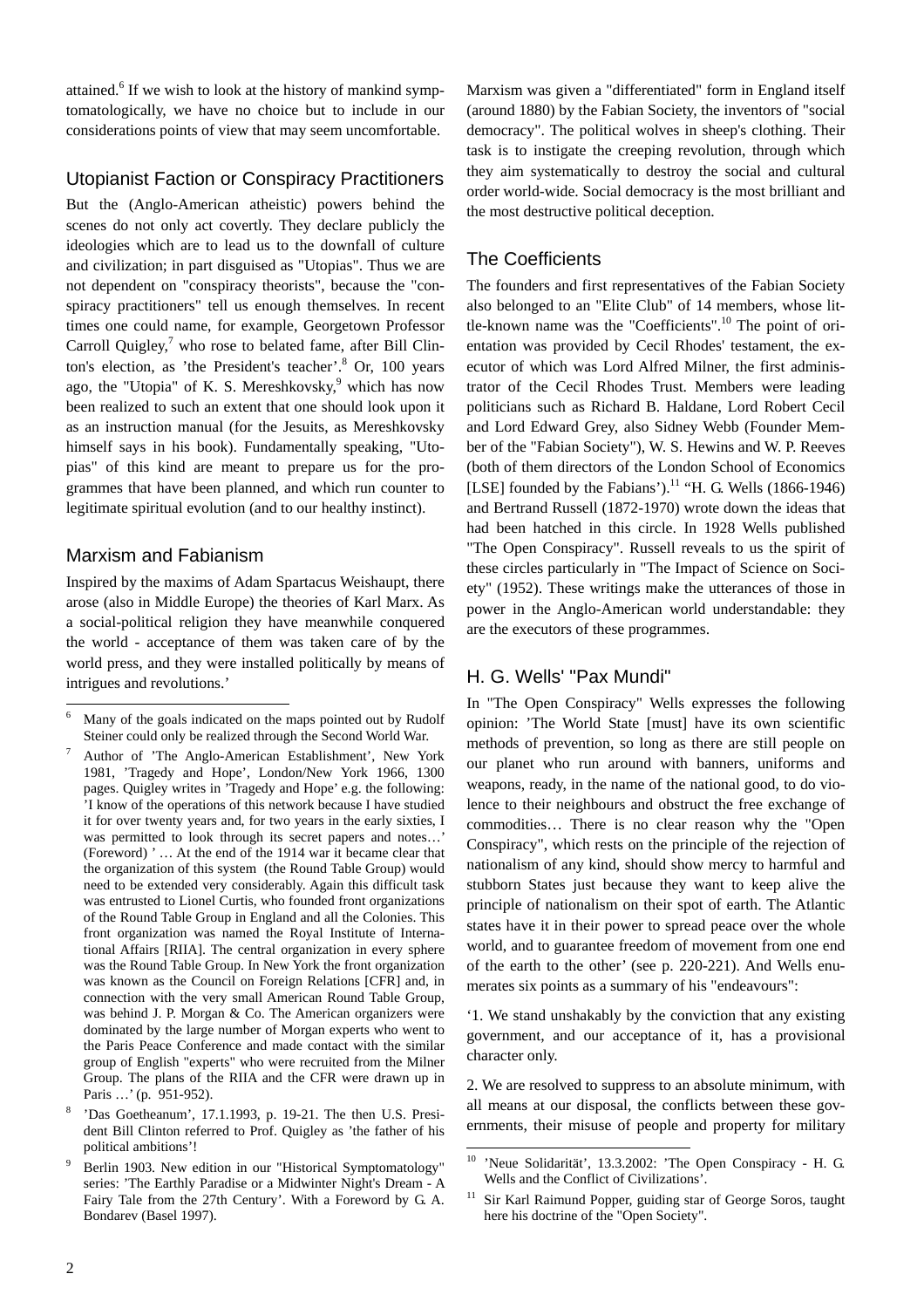ends, and their opposition to the setting up of a world economic system.

3. We demand the transfer of private, communal or State property, at least in the case of the credit and transport systems and also of the mass production of goods, to a World directorate which is responsible to the public in general and may only take account of the universal goals of humanity.

4. We insist on practical recognition of the necessity that biological questions, such as that of population density and public health, should be made subject to World control.

5. Throughout the entire world a minimum of freedom and prosperity shall be granted to the individual.

6. The prime duty of the individual is to dedicate his personal existence to the setting up of a World directorate with the capacity to fulfil these tasks and universally to further human knowledge, ability and power' (p. 168-169).

These texts were doubtlessly written for influential circles.<sup>12</sup> Their content can help us to understand how, already in 1933, nearly 60 years before George Bush announced publicly the "New World Order" (on 9.11.1991), the one dollar note came into circulation in the U.S.A. which, since that time, has propagated this "New World Order" under a pyramid.

"Thinktanks" such as the American CFR (Council on Foreign Relations) and the British RIIA (Royal Institute of International Affairs) work in the spirit of the "Coefficients". As shown in point 4 of Wells' list, there is also "concern" about population growth. A reduction of the world's population was already viewed as a central task at the beginning of the last century. Methods of many different kinds are envisaged. As early as 1904 Sir Francis Galton  $(1822-1911)$ ,<sup>13</sup> a cousin of Charles Darwin and elevated to the knighthood in 1909, founded the Eugenic Society. In the U.S.A. its counterpart, the "American Eugenic Society", was founded in 1926.14



 $\overline{\phantom{a}}$ 

Their aim, however, is not only to grant to "healthy life" the exclusive right to be born, but they wish also to combat "overpopulation". Wells was a pupil of Thomas H. Huxley, who taught him the theories of Spencer, Darwin and Malthus. His "humane ecology" could be called neo-Malthusianism.<sup>15</sup> Wells described wars as being the 'liberating of surplus energies, and ideal for the elimination of the degenerate throng of over-population, and thus a contribution to ecological balance'. World peace will always remain a vain hope - Wells writes in "The Open Conspiracy" - 'so long as one has nothing to put in the place of the present struggle of the States for control of the

market and of raw materials, and has no way of countering the threat of growing population numbers'.

But as wars were not able to stem population growth "sufficiently", it is no surprise that additional methods had to be developed. Wells' colleague Russell says in this connection in 'The Impact of Science upon Society': '… maybe bacteriological warfare will prove to be more effective [than ordinary war]. If the Black Death were to spread across the world once in every generation, the survivors would be able to reproduce unimpeded, without overpopulating the world.'

When Russell published his book (1952), the "Black Death" had already long been on the way. In 1918 the world was struck by an illness which people called the "Spanish flu", although its land of origin can hardly have been Spain: 'Where it originated is unknown. The Spanish flu came in

 $12 \overline{)}$ The copy in our possession bears the stamp "Warburg  $& Co,"$ on the title page.

 $13$  He did research on these questions in the second half of the 19th century and in 1885 coined the term "eugenics", from the Greek word "eugenia", meaning "well born" (see 'Encyclopaedia Britannica', 1962).

<sup>&</sup>lt;sup>14</sup> 'Scientists were investigating how inferior elements, criminals and mentally retarded individuals could be eliminated by means of sterilization. After they had succeeded in showing statistically that such defects can be inherited, the matter was taken

hold of with great energy, and by 1931 sterilization laws were in force in 27 States of the U.S. In 1935 there were such laws in Denmark, Switzerland, Germany, Norway and Sweden …' ('The New Encyclopaedia Britannica', 15th edition, 1976).

<sup>&</sup>lt;sup>15</sup> Thomas Robert Malthus (1766-1834), English economist. He summed up his view on the population question in three sentences: '1. The population is necessarily limited by the means available to support life. 2. The population invariably grows when the means of support increases, unless prevented from doing so by a number of powerful and evident hindrances. 3. These hindrances, and those that hold back the too-powerful reproductive force, and maintain its effects at the level of what the means of sustenance permits, can all be resolved into moral austerity, vice and misery' ('Der Grosse Brockhaus', 1932).